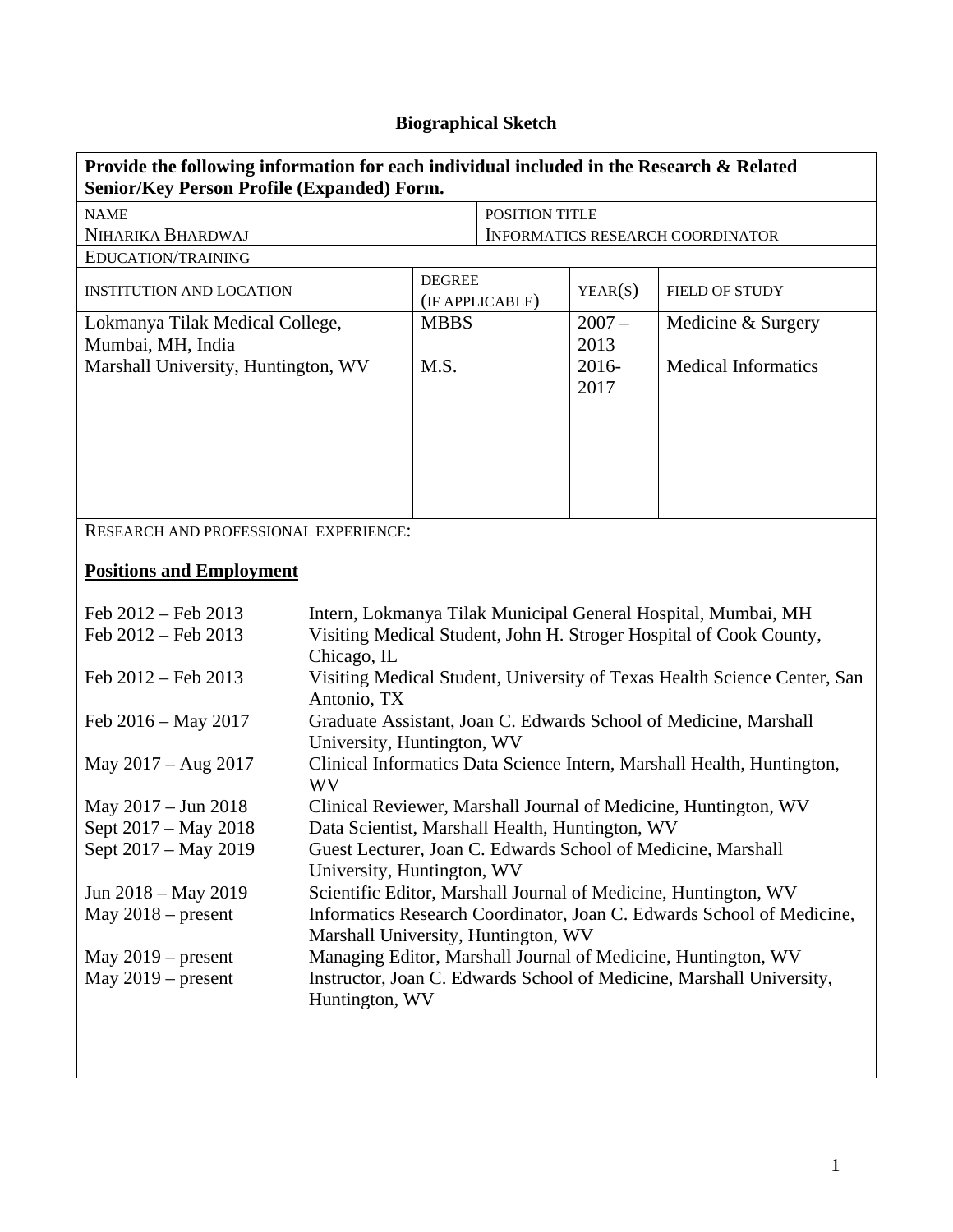## **Publications**

**Bhardwaj, N.,** Wodajo, B., Gochipathala, K., Paul III, D. P., & Coustasse, A. (2017). Can mHealth Revolutionize the Way We Manage Adult Obesity? *Perspectives in Health Information Management, 14*(Spring). PMID: 28566984.

**Bhardwaj, N.,** Wodajo, B., Spano, A., Neal, S., & Coustasse, A. (2018). The Impact of Big Data on Chronic Disease Management. *The health care manager, 37*(1), 90-98. PMID: 29266087.

Spence, N., **Bhardwaj, N.,** Paul III, D. P., & Coustasse, A. (2018). Ransomware in Healthcare Facilities: A Harbinger of the Future? *Perspectives in Health Information Management*, 1-22. Amro, A., Baez, G. A., Koromia, G. A., **Bhardwaj, N**., Aguilar, R., El-Hamdani, M., & Irfan, A. Albumin level as a risk marker and predictor of peripartum cardiomyopathy. *Journal of the American College of Cardiology*, 73(9 Supplement 1), 835.

Pratt, R. D., Brickman, C., Nawab, A., Cottrill, C., Snoad, B., Lakhani, H. V., Jelcick, A., Henderson, B., **Bhardwaj, N. N.,** Sanabria, J. R., Liu, J., Xie, Z., Abraham, N. G., Shapiro, J. I. & Sodhi, K. (2019). The Adipocyte Na/K-ATPase Oxidant Amplification Loop is the Central Regulator of Western Diet-Induced Obesity and Associated Comorbidities. *Scientific reports, 9*(1), 7927. doi:10.1038/s41598-019-44350-9.

Acosta, G., Amro, A., Aguilar, R., Abusnina, W., **Bhardwaj, N.,** Koromia, G., ... & Irfan, A. (2020). Clinical Determinants of Myocardial Injury, Detectable and Serial Troponin Levels Among Patients with Hypertensive Crisis. *Cureus*, *12*(1).

Cecchetti, A., **Bhardwaj N.,** Murughiyan U., Kothakapu, G., & Sundaram, U. (2020). Appalachian Informatics Platform: A Multicentric Data Warehouse with Embedded Data Analytics and Interactive Visualization for Clinical and Translational Research. *JMIR Preprints. 24/01/2020*:17962. doi: 10.2196/preprints.17962. url: <https://preprints.jmir.org/preprint/17962>

**Bhardwaj, N.**, Cecchetti, A., Murughiyan, U., & Neitch, S. (2020). Fueling Dementia Research in Appalachia via Appalachian Informatics Platform. *JMIR Preprints. 24/02/2020*:18389. doi: 10.2196/preprints.18389. url: <https://preprints.jmir.org/preprint/18389>

## **Abstracts Published/Presented**

Paul III, D. P., **Bhardwaj, N.,** Wodajo, B., Gochipathala, K., & Coustasse, A. (2016, November) Mobile health interventions for adult obesity in the United States: Analysis of effectiveness and efficacy. Proceedings of the Northeast Business and Economics Association fall conference, West Point, NY. pp. 221-226.

**Bhardwaj, N.,** Sundaram, S., Schafer, C., Gress, T., Cecchetti, A. Utilization of ACTSI Data Warehouse to more accurately predict disease processes important for Central Appalachia. 12th Annual CCTS Spring Conference, Lexington, KY, USA, 2017.

Khanna, R., **Bhardwaj, N.,** Schafer, C., Gress, T., Sharps, G., Shah, M., Muto, B.J., Sacconi, P., Cecchetti, A., (2017, Dec) Hospital Emergency Department Visits For Non‐Traumatic Oral Health Conditions. West Virginia Oral Health Coalition, Charleston, WV.

Cecchetti, A., **Bhardwaj, N.,** (2018, April). Using Data Warehouse and Tableau Technology for Population Health Management through Information Mapping and Storytelling. Presented at 2018 National Oral Health